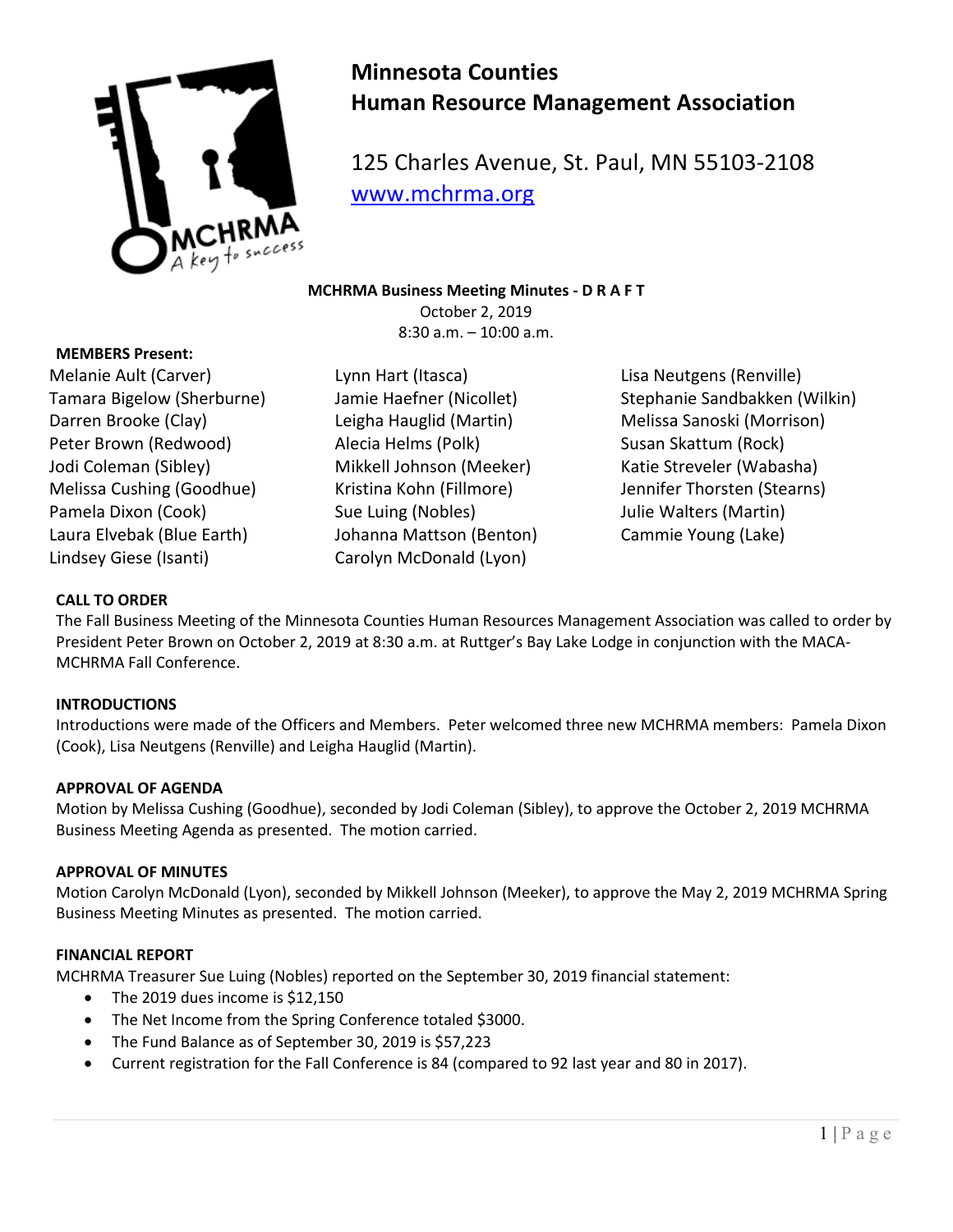MOTION by Jodi Coleman (Sibley), seconded by Carolyn McDonald (Lyon) to approve the September 2019 MCHRMA Financial Statement as presented. The motion carried.

## **MISCELLANEOUS**

- **Mentor Program:** Jamie Haefner asked for volunteers to be mentors to new HR directors. Volunteers include Jennifer Thorston (Stearns), Laura Elvebak (Blue Earth) and Peter Brown (Redwood). Jamie will draft a letter to be sent to all HR and administrators. Laurie Klupacs will inform the current president and the Mentor Program volunteers when there is a new member.
- **Payroll Scam**: The payroll scam targets HR departments in hopes of persuading employees to change the direct deposit bank information to one that is under their control. It creates fake email accounts with free services (like Gmail or Yahoo, for example) under an employee's name, hoping that the targeted employee is careless enough not to notice the full email address or they are viewing their messages on a phone where only the sender's name is readily apparent in the "From" field. The messages appear to be short and casual with a slight sense of urgency, asking the employee to change the banking information quickly.
- **FMSCA Drug & Alcohol Clearing House**: The Federal Motor Carrier Administration (FMCSA) is establishing the Commercial Driver's License (CDL) Drug and Alcohol Clearinghouse (Clearinghouse). This new database will contain information pertaining to violations of the U.S. Department of Transportation (DOT) controlled substances (drug) and alcohol testing program for holders of CDLs. Employers will be required to query the Clearinghouse for current and prospective employees' drug and alcohol violations before permitting those employees to operate a commercial motor vehicle (CMV) on public roads. Employers will be required to annually query the Clearinghouse for each driver they currently employ.
- **Wage-Theft Law**: In May 2019, the Legislature passed a new Minnesota Wage Theft Prevention Act to create additional protections for workers, including adding criminal penalties for employers that commit wage theft, which occurs when employers do not pay their workers what is owed them for the work they have performed. All employers must provide each employee with a written notice at the start of their employment and keep a signed copy of the notice on file, as of July 1, 2019.
- New OT Rule: Employees who make less than \$35,568 are now eligible for overtime pay under a final rule issued September 24, 2019 by the U.S. Department of Labor (DOL). The new rate will take effect Jan. 1, 2020. To be exempt from overtime under the federal Fair Labor Standards Act (FLSA), employees must be paid a salary of at least the threshold amount and meet certain duties tests. If they are paid less or do not meet the tests, they must be paid 1.5 times their regular hourly rate for hours worked in excess of 40 in a workweek.

## **TRAINING OPPORTUNITIES**

- **MCIT: Regional Worker's Compensation Workshops** Oct. 23<sup>rd</sup> @ Bemidji / Oct. 24<sup>th</sup> @ St. Cloud / Oct. 30<sup>th</sup> @ Mankato
- **AMC Annual Conference** December 9 11, 2019 Rivers Edge Convention Center, St. Cloud MN
- **AMC Leadership Summit** April 1-3, 2020 Grand View Lodge in Nisswa, MN Presenter: Bruce Christopher, Psychologist-Humorist-Keynote Speaker. Peter encouraged MCHRMA members to attend this conference.

## **SPRING 2020 CONFERENCE PLANNING**

The MCHRMA 2019 Spring Conference will be held May 7-8, 2020 at the Park Event Center, 500 Division Street, Waite Park MN 56387. Members will be staying at the Hilton Garden Inn, which is connected to the Event Center. Potential spring conference topic recommendations include Police Officer Disciplinary Act Procedures and an update on FMLA